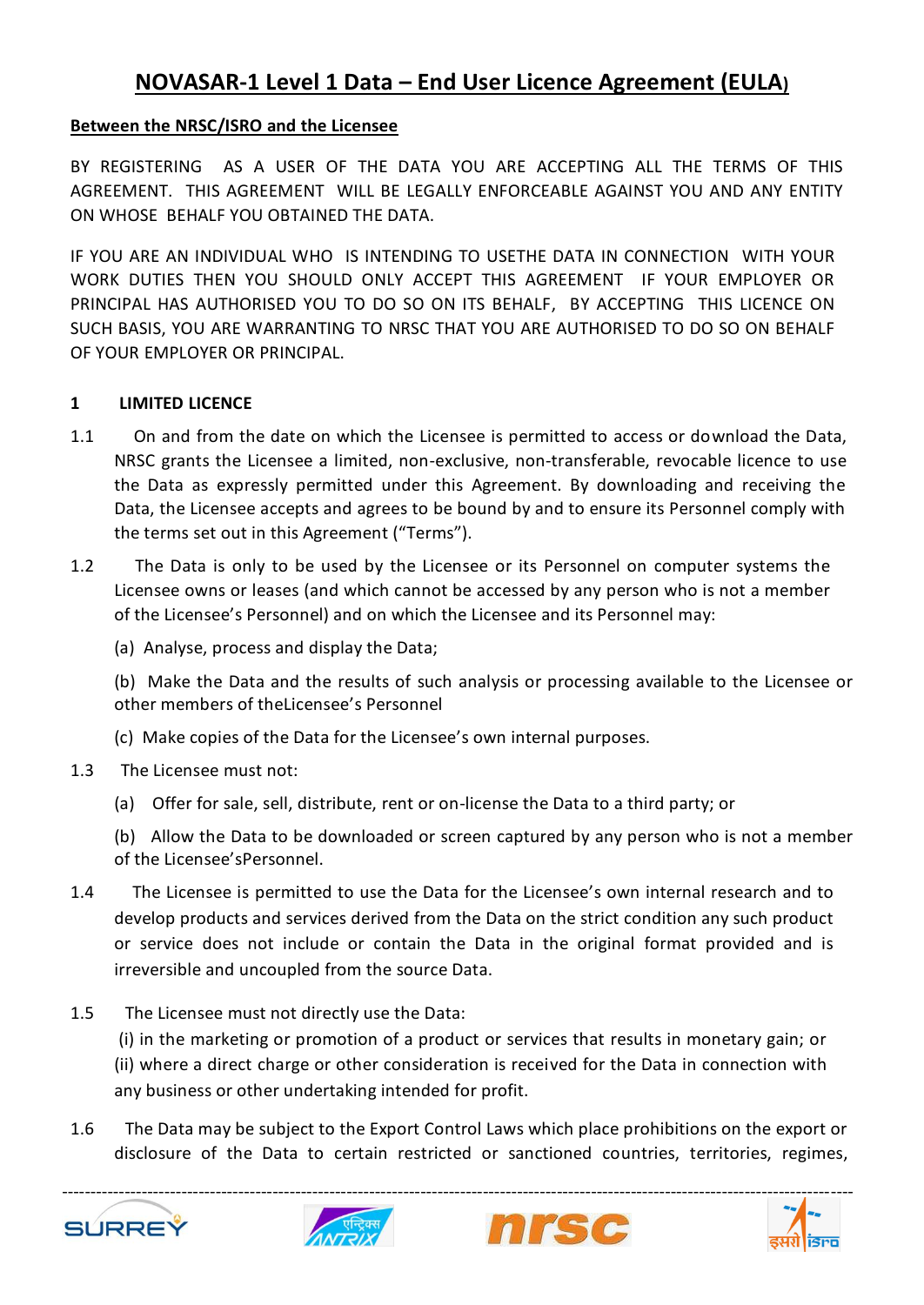individuals or entities in contravention of those Export Control Laws. The Licensee must comply with these Export Control Laws and (without limiting the scope of the preceding sentence) must not export, transmit or transfer the Data to any countries, territories, regimes, individuals or entities except in compliance with the Export Control Laws.

## **2 OWNERSHIP OF DATA AND ACKNOWLEDGEMENT**

2.1 The Licensee acknowledges that:

Data (including all Intellectual Property Rights in the Data) is and will always remain the property of SSTL and is being provided to the Licensee by NRSC under the terms of the licence agreement between SSTL and NRSC; and(b) the Licensee will not attempt to obtain patent coverage on or assert any other Intellectual Property Rights over theData.

- 2.2 NRSC makes no representation or warranty (express or implied) that the Data does not infringe the Intellectual Property Rights or any other right of any person
- 2.3 The Licensee must not:
	- (a) Reverse engineer or otherwise attempt to derive the algorithms, databases or data structures upon which the Data is based;
	- (b) Remove, bypass or circumvent any electronic or other forms of protection measures included in or with the Data; or
	- (c) Allow third party access to the Data for the purpose of performing any of the unauthorised acts set out in (a) and (b)above or otherwise use or access the Data for any purpose not expressly permitted under this Agreement.
- 2.4 The Licensee must immediately notify NRSC in writing of any unauthorised use of the Data.
- 2.5 The Licensee will ensure that there is prominently displayed in or adjacent to any products or services developed by the Licensee derived from the Data, on any internet display or in any print publications or papers relating to the Licensee's use of the Data, a proprietary/copyright notice in the following format:

"© SSTL (year of production) NovaSAR-1™ Level 1 Data

The Data used to produce this [ insert name of report/product/service as appropriate] was generated by the NovaSAR-1<sup>™</sup> satellite owned and operated by Surrey Satellite Technology Limited and provided by NRSC as authorised licensor of the SSTL Data"

## **3. DATA PROVIDED 'AS IS"**

- 3.1 The Licensee acknowledges:
	- (a) The Data is being provided "as is";
	- (b) The Data may have omissions, errors or inherent defects or deficiencies; any use of the

Data is solely at the Licensee's own risk; and

(c) Licensee has not relied on any representations or warranties about the Data or access to

the Data except as expressly provided in this Agreement.

3.2 To the extent permitted by law, NRSC makes no representation or warranty (express or implied):







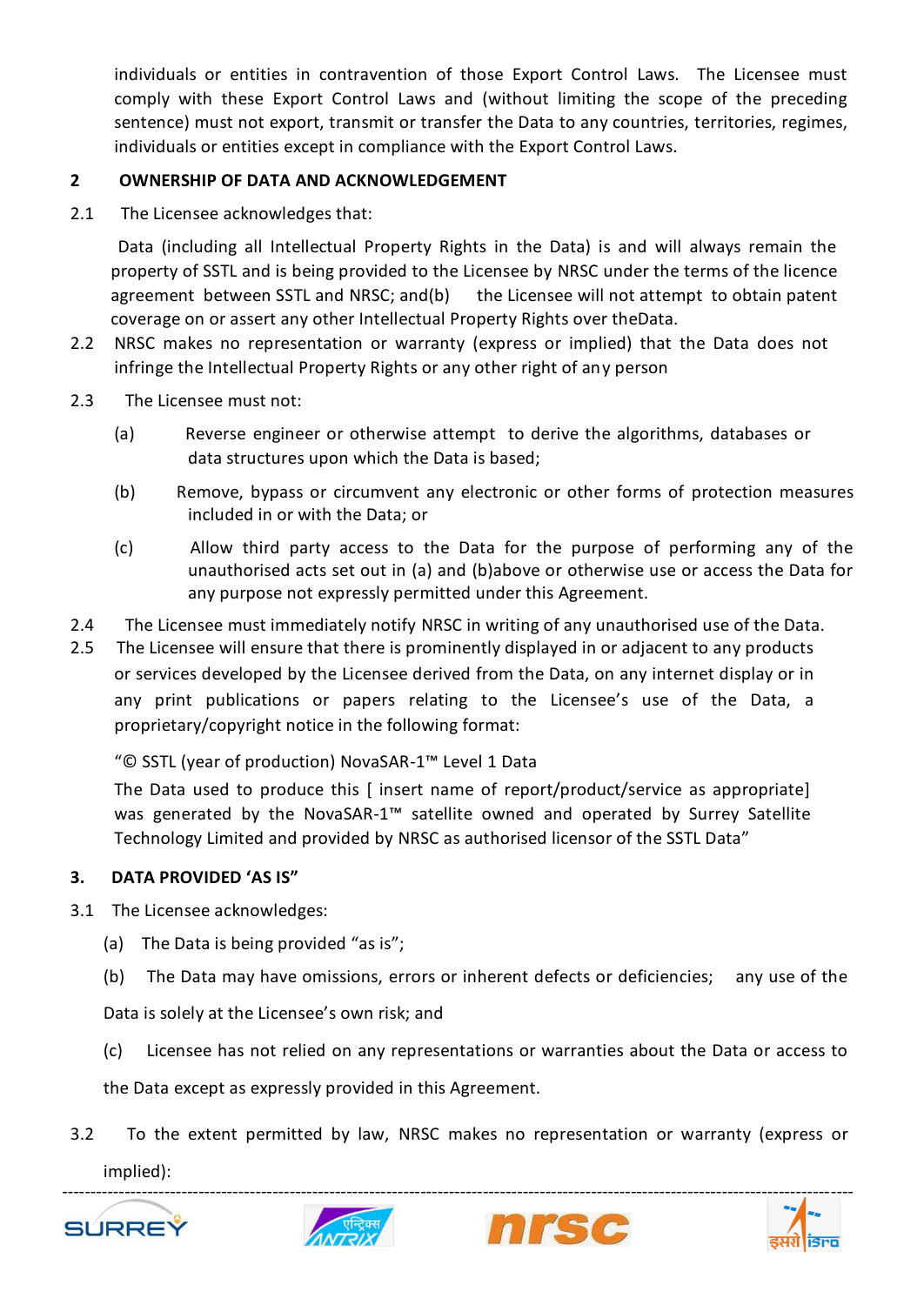- (a) As to merchantability or performance of the Data;
- (b) About the fitness of the Data for the Licensee's purposes; or
- (c) About the availability of the Data at any time.

### **4. LIMITATION OF LIABILITY**

- 4.1 To the extent permitted by law, NRSC is not liable to the Licensee, or to any third party to whom the Licensee provides any publications, products or services, for any loss, damages, liability or expense arising out of or in connection with:
	- (a) The Licensee's or any third party's use of the Data; or
	- (b) Any inability or delay on the part of NRSC in providing the Data; or
	- (c) An error, omission or other defect in the Data; or
	- (d) Any publications, products or services produced by the Licensee based on the Data.
- 4.2 To the fullest extent permitted by law, all terms, conditions or warranties implied by law (including statute), custom or usage are excluded.
- 4.3 NRSC's liability to the Licensee for breach of the Terms or of any implied warranties is limited to NRSC re-supplying the Data (if available).

### **5. INDEMNITY**

The Licensee indemnifies and releases NRSC against all claims, demands, suits, liability, loss or expense arising directly or indirectly from:

- (a) The Licensee's or its Personnel's use of the Data;
- (b) Any claims from third party to whom the Licensee supplies any products or services derived from the Data; and
- (c) Any breach of this Agreement by the Licensee or by its personnel

### **6. TERM AND TERMINATION**

- 6.1 This Agreement commences on the date on which the Licensee is registered and continues indefinitely unless terminated under clauses 9.2 or 9.3.
- 6.2 Except in the case of a breach by the Licensee of its obligations to comply with the Export Control laws, on termination of this Agreement, the Licensee may continue to retain and use any Data received prior to the date of termination strictly in accordance with these Terms. If the Licensee has breached its obligations to comply with the Export Control laws then it must immediately cease to make use of the Data.

## **7. USE OF NAMES, LOGO AND TRADEMARKS**

- 7.1 The Licensee must not use NRSC's name, logo or trademarks (including "NRSC" or the "National Remote Sensing Centre") or the SSTL name, logo or trademarks (including NovaSAR-1™) except for the purpose of acknowledging the use of the Data as expressly required under clause 2.1 above. In no case may the Licensee use the name, logo or trademarks of NRSC or of SSTL in any other manner without first receiving prior written consent.
- 7.2 The Licensee must not use NRSC or SSTL's name, logo or trademarks in a manner that: (i)